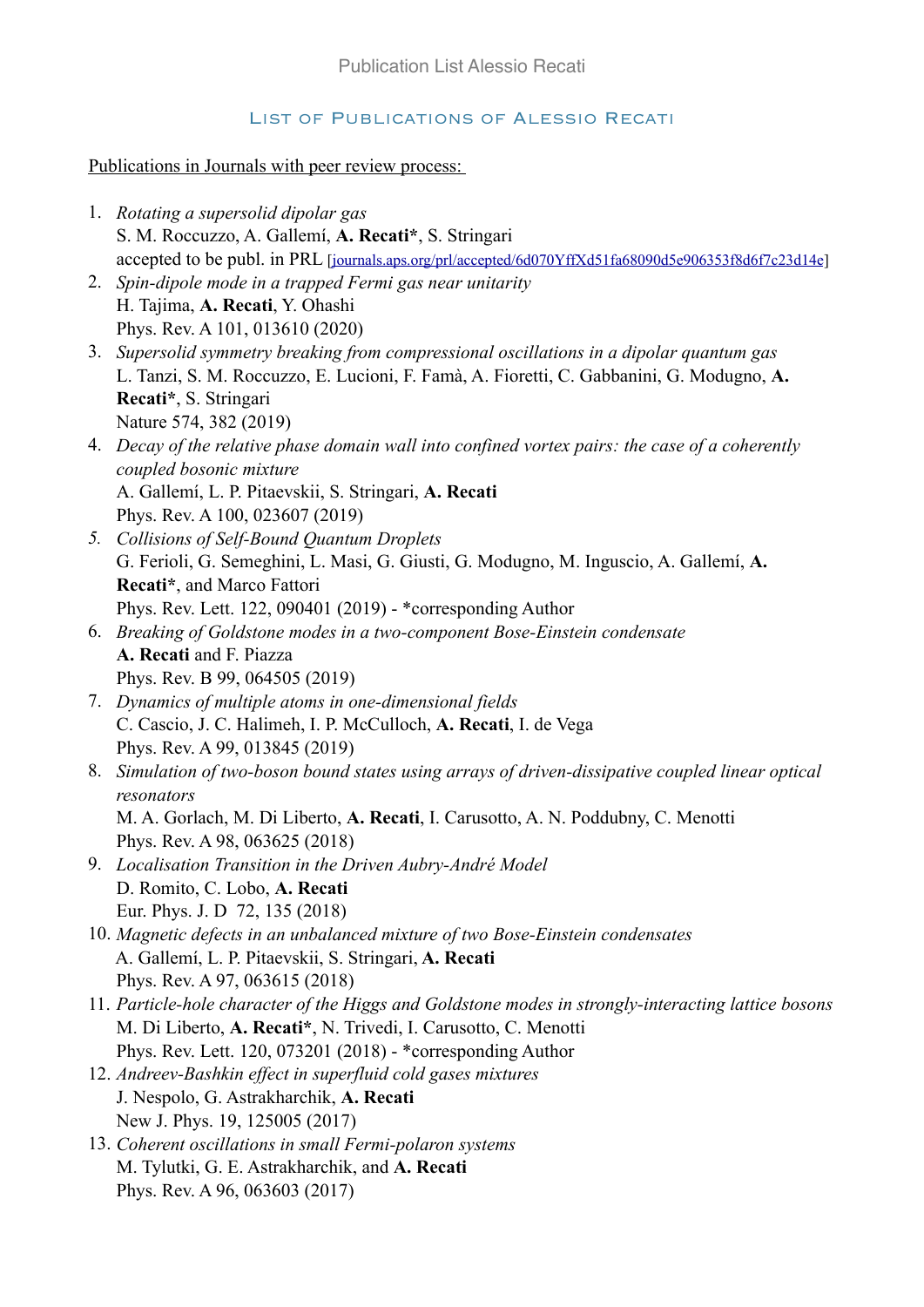- 14. *Two-body bound and edge states in the extended SSH Bose-Hubbard model* M. Diliberto, **A. Recati**, I.Carusotto, N. Trivedi, C. Menotti EPJ-ST 226, 2751 (2017)
- 15. *Exploring the ferromagnetic behaviour of a repulsive Fermi gas through spin dynamics*  G. Valtolina, F. Scazza, A. Amico, A. Burchianti, **A. Recati**, T. Enss, M. Inguscio, M. Zaccanti, G. Roati

Nature Physics 13, 704 (2017)

- 16. *Repulsive Fermi polarons in a resonant mixture of ultracold Li-6 atoms*  F. Scazza, G. Valtolina, P. Massignan, **A. Recati**, A. Amico, A. Burchianti, C. Fort, M. Inguscio, M. Zaccanti, G. Roati Phys. Rev. Lett. 118, 083602 (2017) - Editor's suggestion
- 17. C*asimir forces and quantum friction from Ginzburg radiation in atomic BECs*  J. Marino, **A. Recati**, I. Carusotto Phys. Rev. Lett. 118, 045301 (2017)
- 18. *Two-body physics in the Su-Schrieffer-Heeger model*  M. Di Liberto, **A. Recati**, I. Carusotto, C. Menotti Phys. Rev. A 94, 062704 (2016)
- 19. *Confinement and precession of vortex pairs in coherently coupled Bose-Einstein condensates* M. Tylutki, L. P. Pitaevskii, **A. Recati**, S. Stringari Phys. Rev. A 93, 043623 (2016)
- 20. *Dark-Bright Solitons in a Superfluid Bose-Fermi Mixture* M. Tylutki, **A. Recati**, F. Dalfovo, Sandro Stringari New J. Phys. 18, 053014 (2016) - corresponding Author
- 21. *Magnetic phase transition in coherently coupled Bose gases in optical lattices*  L. Barbiero, M. Abad, **A. Recati** Phys. Rev. A 93, 033645 (2016)
- *22. Momentum-dependent pseudo-spin dimers of coherently coupled bosons in optical lattices* C. Menotti, F. Minganti, **A. Recati** Phys. Rev. A 93, 033602 (2016)
- 23. *Out-of-equilibrium states and quasi-many-body localization in polar lattice gases*  L. Barbiero, C. Menotti, **A. Recati**, L. Santos Phys. Rev. B 92, 180406(R) (2015)
- 24. *Spin dipole oscillation and relaxation of coherently coupled Bose-Einstein condensates*  A. Sartori, J. Marino, S. Stringari, **A. Recati**  New J. Phys. 17, 093036 (2015)
- 25. *Instability of the superfluid flow as black-hole lasing effect*  S. Finazzi, F. Piazza, M. Abad, A. Smerzi, **A. Recati**  Phys. Rev. Lett. 114, 245301 (2015)
- 26. *Counter-flow instability of a quantum mixture of two superfluids*  M. Abad, **A. Recati**, S. Stringari, F. Chevy Eur. Phys. J. D 69, 126 (2015)
- 27. *A toy model for the dipolar-induced resonance in quasi-one-dimensional systems*  N. Bartolo, D. J. Papoular, **A. Recati**, C. Menotti Eur. Phys. J. Special Topics 224, 477 (2015)
- 28. *Spontaneous Peierls dimerization and emergent bond order in one-dimensional dipolar gases*  M. Di Dio, L. Barbiero, **A. Recati**, M. Dalmonte Phys. Rev. A 90, 063608 (2014)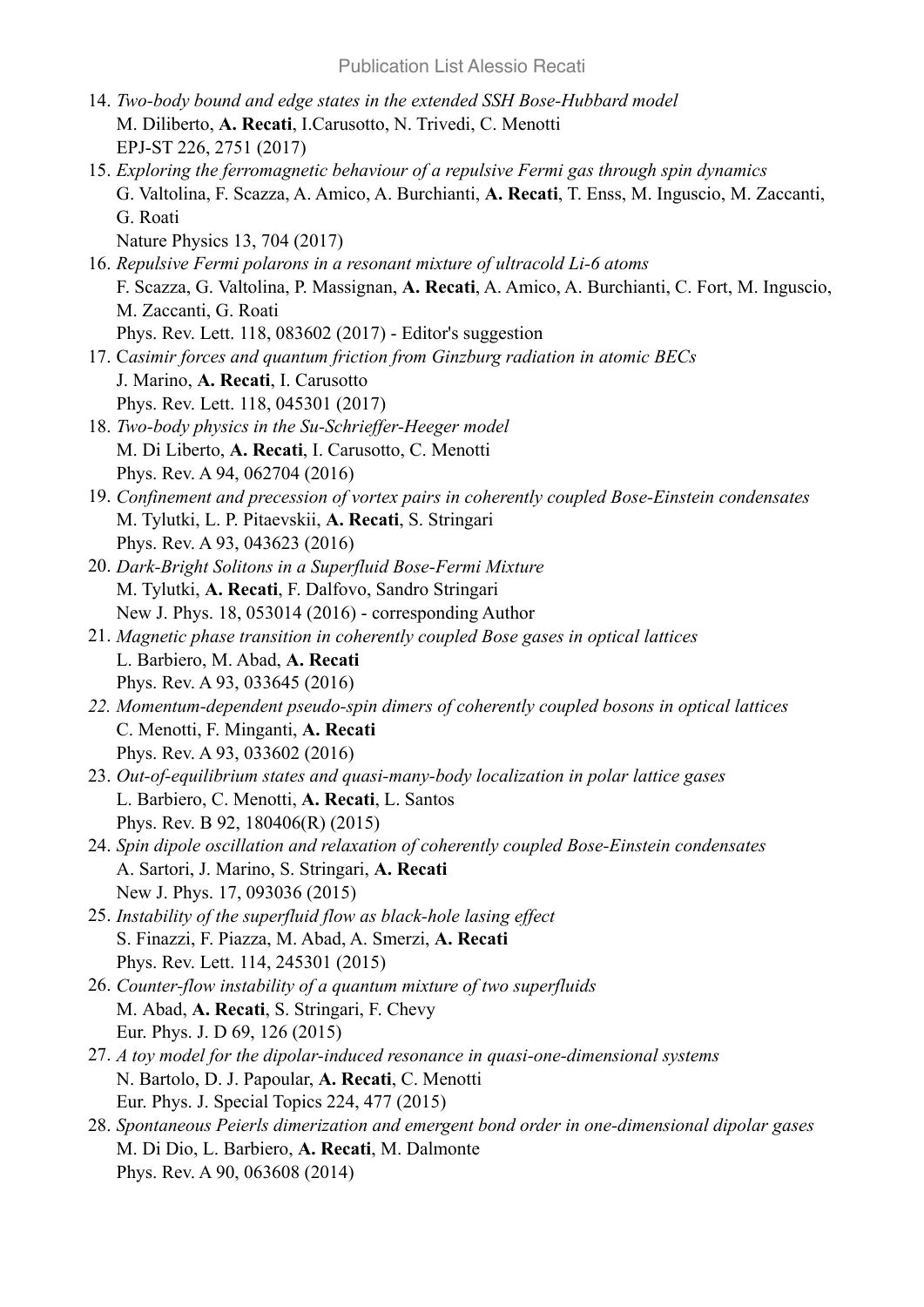- 29. *Chandrasekhar-Clogston limit and critical polarization in a Fermi-Bose superfluid mixture*  T. Ozawa, **A. Recati**, M. Delehaye, F. Chevy, S. Stringari Phys. Rev. A 90, 043608 (2014)
- 30. *Persistent currents in two-component condensates in a toroidal trap*  M. Abad, A. Sartori, S. Finazzi, **A. Recati** Phys. Rev. A 89, 053602 (2014)
- 31. *Dynamics of highly unbalanced Bose-Bose mixtures: miscible vs immiscible gases*  A. Sartori, **A. Recati**, Eur. Phys. J D 67, 260 (2013)
- 32. *Dipolar-Induced Resonance for Ultracold Bosons in Quasi-1D Optical Lattice*  N. Bartolo, D. J. Papoular, L. Barbiero, C. Menotti, **A. Recati** Phys. Rev. A 88, 023603 (2013)
- 33. *Polar molecules in bilayers with high population imbalance*  M. Klawunn, **A. Recati** Phys. Rev. A 88, 013633 (2013)
- 34. *A study of coherently coupled two-component Bose-Einstein Condensates* M. Abad, **A. Recati** Eur. Phys. J D 67, 148 (2013)
- 35. *Quadrupole oscillation in a dipolar Fermi gas: Hydrodynamic versus collisionless regime*  M. Abad, **A. Recati**, S. Stringari Phys. Rev. A 85, 033639 (2012)
- 36. *Quantum fluctuations around black hole horizons in Bose-Einstein condensates*  P.-E'. Larre', **A. Recati**, I. Carusotto, N. Pavloff Phys. Rev. A 85, 013621 (2012)
- 37. *Non-local state-swapping of polar molecules in bilayer*  A. Pikovski, M. Klawunn, **A. Recati**, L. Santos Phys. Rev. A 84, 061605(R) (2011)
- 38. *Dipolar Drag in Bilayer Harmonically Trapped Gases*  N. Matveeva, **A. Recati**, S. Stringari Eur. Phys. J D 84, 219 (2011)
- 39. *Local atom number fluctuations in quantum gases at finite temperature*  M. Klawunn, **A. Recati**, L.P. Pitaevskii, S. Stringari Phys. Rev. A 84, 033612 (2011)
- 40. *The Fermi-polaron in two dimensions: Importance of the two-body bound state*  M. Klawunn, **A. Recati** Phys. Rev. A 84, 033607 (2011)
- 41. *Metastability in spin polarised Fermi gases and quasiparticle decays*  K. Sadeghzadeh, G. Bruun, C. Lobo, P. Massignan, **A. Recati**  New J. Phys. 13, 055011 (2011)
- 42. *Spin fluctuations, susceptibility and the dipole oscillation of a nearly ferromagnetic Fermi gas*  **A. Recati**, S. Stringari Phys. Rev. Lett. 106, 080402 (2011)
- 43. *Acoustic white holes in flowing atomic Bose-Einstein condensates*  C. Mayoral, **A. Recati**, A. Fabbri, R. Parentani, R. Balbinot, I. Carusotto New J. Phys. 13, 025007 (2011)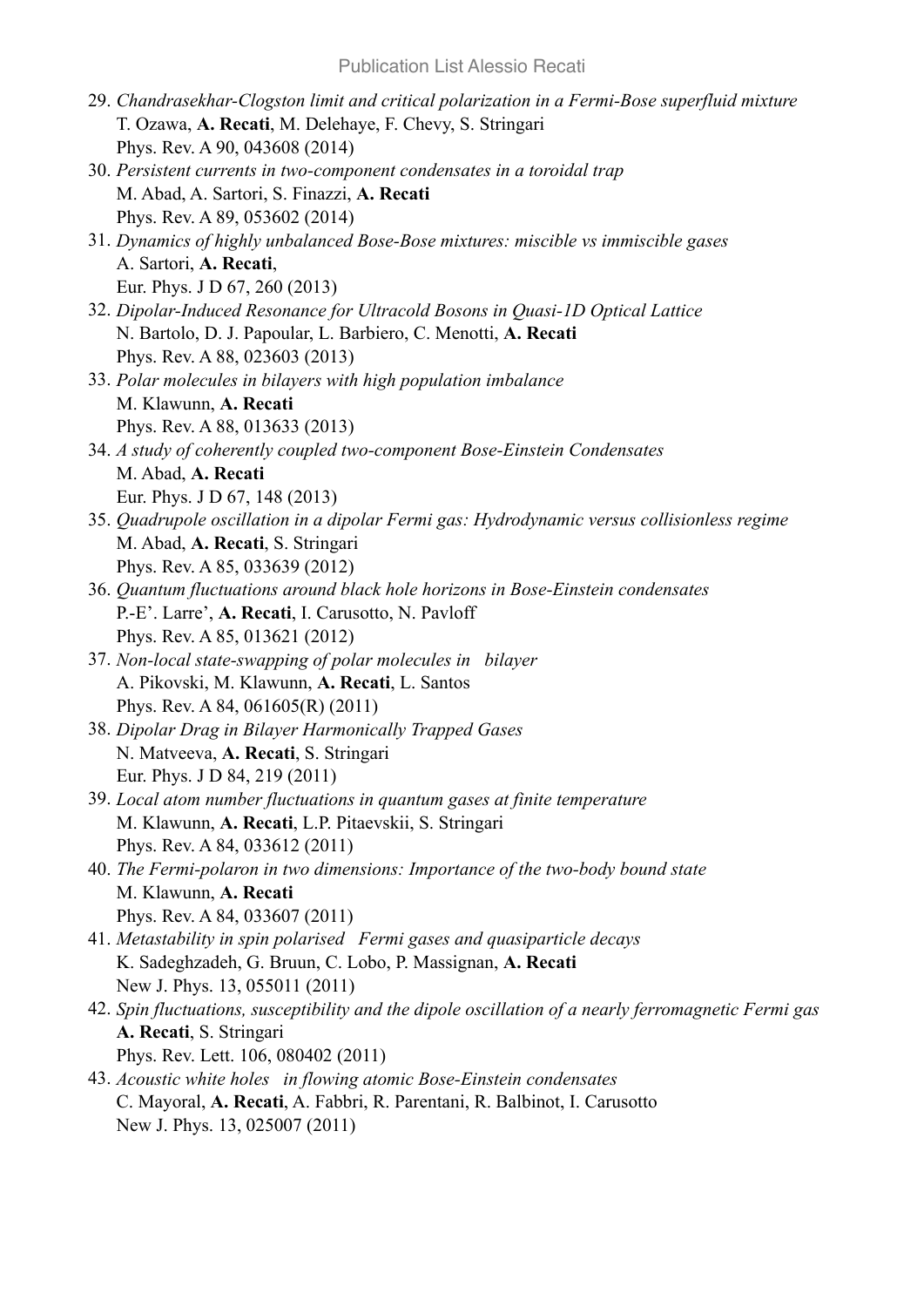44. *Testing Hawking particle creation by black holes through correlation measurements*  R. Balbinot, I. Carusotto, A. Fabbri, **A. Recati**  International Journal of Modern Physics D 19, 2371 (2010). [This essay received an honorable mention in the GRF 2010 Awards for Essays on Gravitation. It was refereed, not as a review article, but as an essay.] 45. *Spin oscillations of the normal polarized Fermi gas at unitarity*  **A. Recati**, S. Stringari Phys. Rev. A 82, 013635 (2010) 46. *Density correlations and analog dynamical Casimir emission of Bogoliubov phonons in modulated atomic Bose-Einstein condensates*  I. Carusotto, R. Balbinot, A. Fabbri, **A. Recati**  Eur. Phys. J D 569, 391 (2010) 47. *Bogoliubov Theory of acoustic Hawking radiation in Bose-Einstein Condensates* **A. Recati**, N. Pavloff, I Carusotto Phys. Rev. A 80, 043603 (2009) 48. *Chandrasekhar-Clogston limit and phase separation in Fermi mixtures at unitarity*  I. Bausmerth, **A. Recati**, S. Stringari Phys. Rev. A 79, 043622 (2009) 49. *Unitary polarized Fermi gas under adiabatic rotation*  I. Bausmerth, **A. Recati**, S. Stringari Phys. Rev. A 78, 063603 (2008) 50. *Numerical observation of Hawking radiation from acoustic black holes in atomic Bose-Einstein condensates* I. Carusotto, S. Fagnocchi, **A. Recati**, R. Balbinot, A. Fabbri New J. Phys. 10, 103001 (2008) 51. *Role of interactions in spin-polarised atomic Fermi gases at unitarity*  **A. Recati**, C. Lobo, S. Stringari Phys. Rev. A 78, 023633 (2008) 52. *Nonlocal density correlations as a signature of Hawking radiation from acoustic black holes*  R. Balbinot, A. Fabbri, S. Fagnocchi, **A. Recati**, I. Carusotto Phys. Rev. A 78, 021603(R) (2008) 53. *Complexity, noise and quantum information on atom chip*  M. A. Cirone, A. Negretti, **A. Recati**, T. Calarco Int. J. Quant. Information 6, 633 (2008) 54. *Collisional Properties of a Polarized Fermi Gas with Resonant Interactions*, G. M. Bruun, **A. Recati**, C. J. Pethick, H. Smith, S. Stringari Phys. Rev. Lett. 100, 240406 (2008) 55. *Destroying superfluidity rotating a Fermi gas at unitarity* I. Bausmerth, **A. Recati**, S. Stringari Phys. Rev. Lett. 100, 070401 (2008) 56. *Radiation induced force between two planar waveguides* F. Riboli, **A. Recati**, M. Antezza, I. Carusotto Eur. Phys. J. D 46, 157 (2008) 57. *Increasing entanglement through engineered disorder*  D. Binosi, G. De Chiara, S. Montangero, **A. Recati** Phys. Rev. B 76, 140405(R) (2007)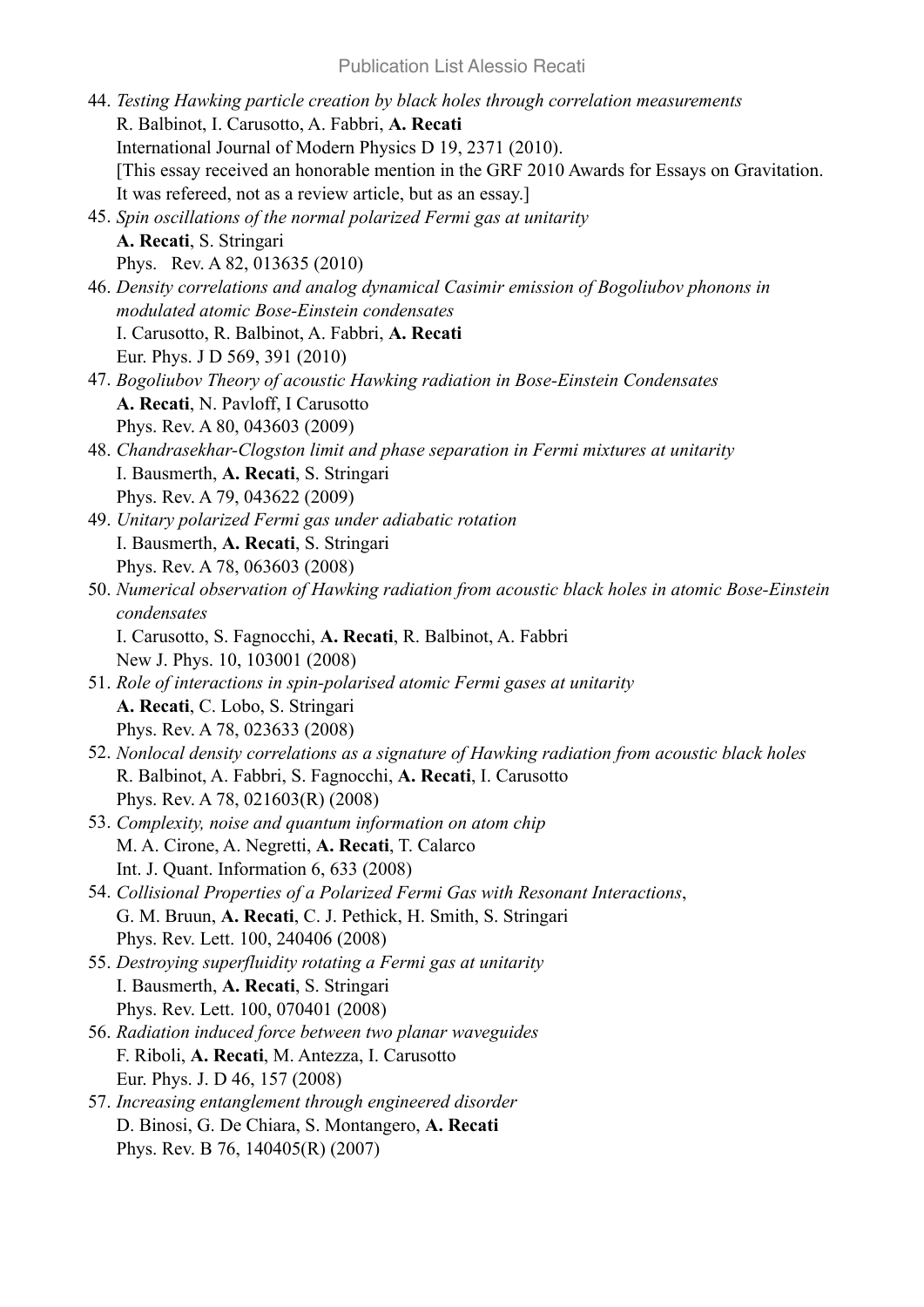- 58. *Normal state of highly polarized Fermi gases: simple many-body approaches*  R. Combescot, **A. Recati**, C. Lobo, F. Chevy Phys. Rev. Lett. 98, 180402 (2007)
- 59. *Quantum control theory for decoherence suppression in quantum gates* T. Calarco, M. Cirone, M. Cozzini, A. Negretti, **A. Recati** Int. J. Quantum Information 5, 207 (2007)
- 60. *Oscillating Casimir force between impurities in one-dimensional Fermi liquids* J. N. Fuchs, **A. Recati**, W. Zwerger Phys. Rev. A 75, 043615 (2007)
- 61. *High-fidelity entanglement via molecular dissociation in integrated atom optics*  B. Zhao, Z.-B. Chen, J.-W. Pan, J. Schmiedmayer, **A. Recati**, G. E. Astrakharchik, T. Calarco Phys. Rev. A 75, 042312 (2007)
- 62. *Normal state of a polarized Fermi gas at unitarity*  C. Lobo, **A. Recati**, S. Giorgini, S. Stringari Phys. Rev. Lett 97, 200403 (2006)
- 63. *Spin polarizability of a trapped superfluid Fermi gas* **A. Recati**, I. Carusotto, C. Lobo, S. Stringari Phys. Rev. Lett 97, 190403 (2006)
- 64. *Pair correlations of an expanding superfluid Fermi gas* C. Lobo, I. Carusotto, S. Giorgini, **A. Recati**, S. Stringari Phys. Rev. Lett 97, 100405 (2006)
- 65. *Photon energy lifter* Z. Gaburro, M. Ghulinyan, F. Riboli, L. Pavesi, **A. Recati**, I. Carusotto Optics Express 14 , 7270 (2006)
- 66. *Fast Rydberg gates without dipole blockade via quantum control* M. Cozzini, T. Calarco, **A. Recati**, P. Zoller Optics Communications 264 , 375 (2006)
- 67. *Photon recycling in Fabry-Perot micro-cavities based on Si3N4 waveguides* F. Riboli, **A. Recati**, N. Daldosso, L. Pavesi, G. Pucker, A. Lui, S. Cabrini, E. Di Fabrizio Photonics and Nanostructures - Fund. and Appl. 4, 41 (2006)
- 68. *Casimir forces between defects in one-dimensional quantum liquids* **A. Recati**, J.-N. Fuchs, C. S. Peça, W. Zwerger, W. Phys. Rev. A 72, 023616 (2005)
- 69. *Boson-Fermion Resonance Model in One Dimension* **A. Recati**, J.-N. Fuchs, W. Zwerger, Phys. Rev. A 71, 033630 (2005)
- 70. *Atomic quantum dots coupled to a Reservoir of a Superfluid Bose-Einstein condensate*  **A. Recati**, P. O. Fedichev, W. Zwerger, J. von Delft, P. Zoller Phys. Rev. Lett. 94, 040404 (2005)
- 71. *Performance of quantum phase gates with cold trapped atoms* A. Negretti, T. Calarco, M.A. Cirone, **A. Recati**, Eur. Phys. J. D 32, 119 (2005)
- 72. *Exactly solvable model of the BCS-BEC crossover*  J.-N. Fuchs, **A. Recati**, W. Zwerger Phys. Rev. Lett. 93, 090408 (2004)
- 73. *Vortex liquids and vortex quantum Hall states in trapped rotating Bose gases* U. R. Fischer, P. O. Fedichev, **A. Recati** Phys. Rev. A 011602(R) (2004)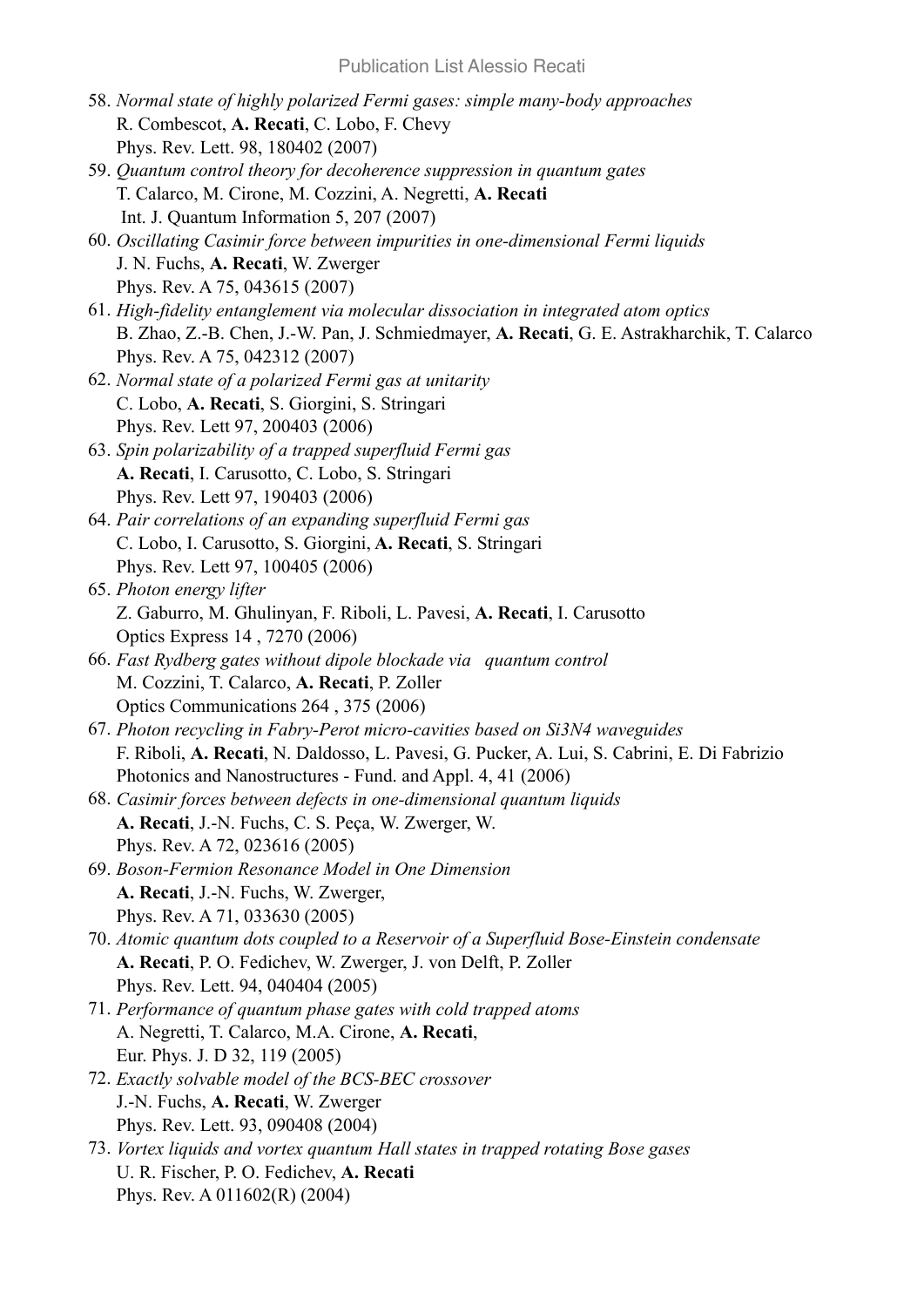- 74. *Zero Temperature Damping of Bose-Einstein condenstae oscillations by vortex-antivortex pair creation*
	- U. R. Fischer, P. O. Fedichev, **A. Recati** J. Phys. B 37, S301 (2004)
- 75. *Fermi 1D quantum gas: Luttinger liquid approach and spin-charge separation* **A. Recati**, P. O. Fedichev, W. Zwerger, P. Zoller J. Opt. B: Quantum Semiclass. Opt. 5, S55 (2003)
- 76. *Spin-charge separation in ultra-cold quantum gases* **A. Recati**, P. O. Fedichev, W. Zwerger, P. Zoller Phys. Rev. Lett. 90, 020401 (2003)
- 77. *Holonomic quantum computation with neutral atoms,*  **A. Recati**, T. Calarco, P. Zanardi, J. I. Cirac, P. Zoller Phys. Rev. A 66, 032309 (2002)
- 78. *Overcritical Rotation of a Trapped Bose-Einstein Condensate*, **A. Recati**, F. Zambelli, S. Stringari Phys. Rev. Lett. 86, 377 (2001)

## Chapters in Books:

- 1. **Recati A.** (2016): *Coherently Coupled Bose Gases*  Proceedings of the International School of Physics "E. Fermi" Course 191 - Quantum Matter at Ultralow Temperatures - Ed. M. Inguscio, W. Ketterle, S. Stringari, (IOS Press), 463-483.
- 2. Balbinot R., Carusotto I., Fabbri A., Mayoral C. and **Recati A.** (2013): *Understanding Hawking Radiation from Simple Models of Atomic Bose-Einstein Condensates* in Analogue Gravity Phenomenology: Analogue Spacetimes and Horizons, from Theory to Experiment, Ed. Faccio, D., Belgiorno, F., Cacciatori, S., Gorini, V., Liberati, S., Moschella, U., Lecture Notes in Physics vol.870 (Springer), 181-220.
- 3. **Recati A.**, Stringari, S. (2012): *Normal phase of Polarized strongly interacting gas* in The BCS-BEC Crossover and the Unitary Fermi Gas, Ed. Zwerger, W., Lecture Notes in Physics vol.836 (Springer), 447-476.

# Editorials:

Editor for the EPJ ST on "Novel quantum phases and mesoscopic physics in quantum gases" Editorial: *Novel quantum phases and mesoscopic physics in quantum gases* Eur. Phys. J. Special Topics 217, 1 (2013), R. Citro, A. Minguzzi, E. Orignac, **A. Recati**, T. Roscilde; Eur. Phys. J. Special Topics 224, 1 (2015), F. Chevy, R. Citro, A. Minguzzi, **A. Recati**, G. Lamporesi, T. Roscilde, F. Illuminati; Eur. Phys. J. Special Topics 226, 2693 (2017).

# Popular Science:

**A. Recati** (2007): *Il mondo dei quanti (The quantum world)* in Italian, Treccani-Scuola (On line encyclopedia Treccani) [http://www.treccani.it/scuola/lezioni/in\_aula/fisica/quanti/mainArea.html].